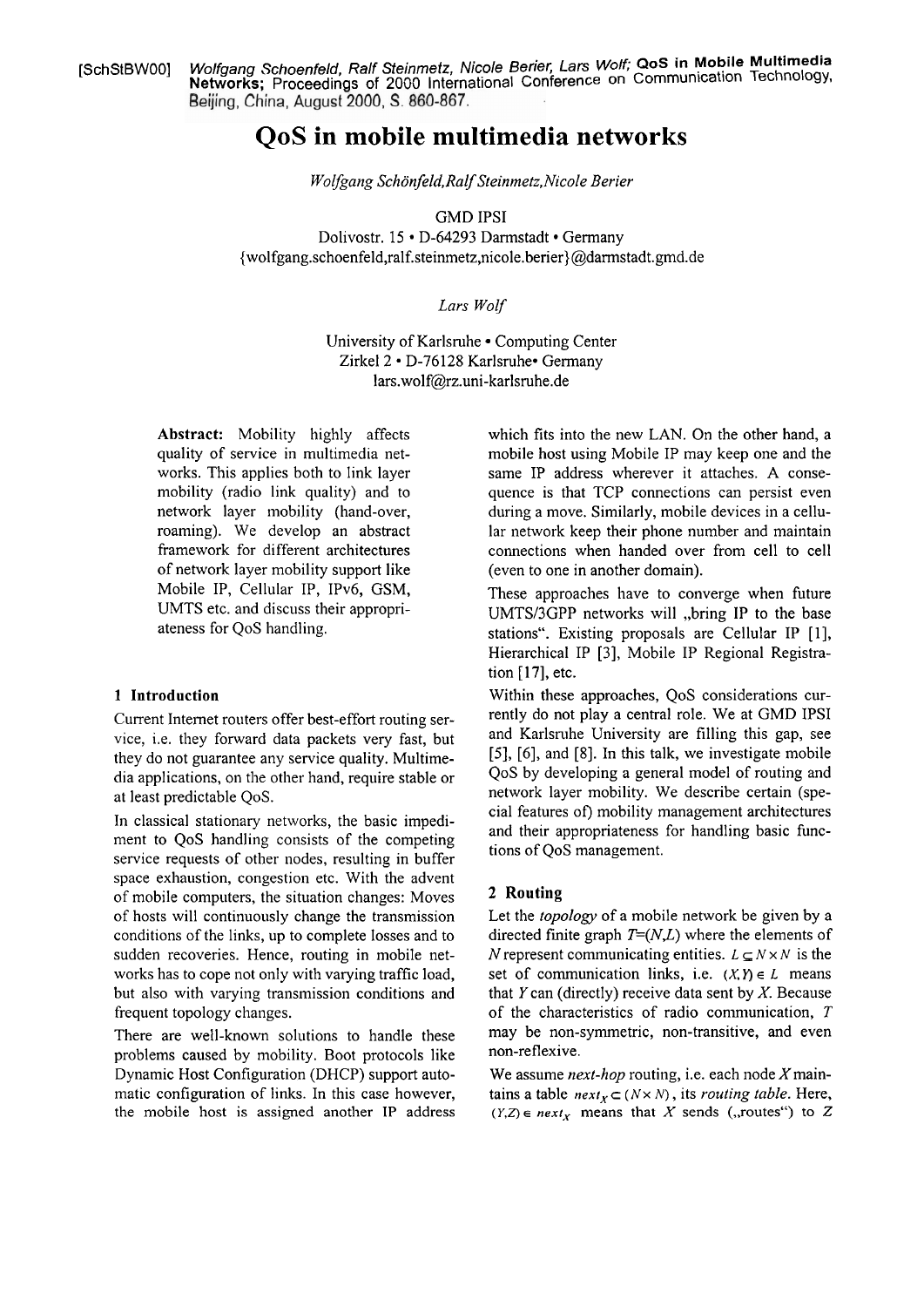packets addressed to *Y.* For any node Y, let *route*<sub>y</sub> = { $(Y,Z) \in next_Y | X, Z \in N$ } be the *sink graph* to *Y.* It is *correct* if it is a strict partial order contained<sup>1</sup> in L in which Y is a maximal ( $\mu$ last") element and which contains, for each other "correspondent" node  $C$ , at least one path from  $C$  to *Y.* Routing in a network is *correct* if all nodes have correct sink graphs.

For the sake of presentation, we restrict mobility in the following way: A node without routing functionality (i.e. it is minimal in the sink graph for any node) is called an *end node. A base station* is a router loosing and gaining links over time. *A mobile node* is an end node with the same property. Hence, topology dynamics is restricted base stations and mobile nodes.

We consider both *multi-path* and *multi-cast* routing: Any router  $X$  receiving a packet addressed to a set  $N$ forwards it (after removing its own address, if necessary) to all neighbours  $Z$  (to which  $X$  is linked, obviously, and) for which there is some  $Y \in N$  such that  $(Y,Z) \in next_X$ . In case of uni-path and -cast routing, the sink graph degenerates to the well-known *sink tree.* 

Multi-path routing can serve different purposes. First, there may be the need to spread network load across a broader collection of network links, see [1]. Second, multiple paths may be used to set up a distribution network of *mixes* for security reasons, see  $[2]$ . And third, multi-path routing may help to solve the inherent problem of location uncertainty, see e.g. **[16].** Fast hand-over in cellular networks applies a special case of multi-path routing: Packets addressed to the mobile node arrive, for a certain time interval, both at the current and at the next base station. In an ideal network with unbounded resources where node mobility and packet arrival/ delivery were exactly predictable, multi-path routing would not be needed.

#### **3 Routing Dynamics**

The topology of a mobile network is dynamic, i.e. links vanish or arise over time, caused by node mobility. We make no assumptions on how topology changes are detected. Base stations and/or mobile nodes may periodically send messages by which a partner node can derive whether a link persists. Such messages may contain further information like Service advertisements etc. We also leave Open which node, when detecting a change, triggers the network to react appropriately.

Topology changes need not immediately affect correctness of routing tables, in particular if multi-path routing is applied. A router may decide to keep a route in its table even when the underlying link is lost. Likewise, routers need not immediately use a newly arosen link. We leave out here any discussions on the principles to be applied and consider only the basic functions of adding and removing routes, no matter in which way they are applied.

In any case, to use a new link means adding new paths via this link. For a new link from a base station to the mobile node, new paths have to be added to the mobile node's sink graph. For a new link in the reverse direction, paths have to be added to the sink graphs of any other node. However, we need not worry about the latter case since base stations do not change their links to other routers - paths from them to other nodes are already known. $2$ 

Suppose now that a new link from base station  $B$  to mobile node *Y* has **arisen**. Let  $S \subseteq N$  be the set of nodes from which new paths to *Y* via B are to be added to  $Y$ s sink graph. Methods to incorporate new routes into a network are well known. In the context of mobility, we propose to use B's sink graph to extend that of Y in the obvious way.

The converse case, i.e. that an existing link from base station B to mobile node *Y* is **lost,** is more difficult to handle. A quite common solution is to assign to any routing table entry a pre-determined life time (,,timeout"). This means that entries vanish independently of whether the corresponding links exist and that they have to be refreshed periodically, with a time interval fitting to each entry's timeout.

The other solution is to explicitly delete entries from routing tables. If, by this, a link used in a cer-

<sup>1.</sup> Considering links as pairs of nodes excludes multiple links, but this does not cause any loss of generality and makes our framework easier to handle. However, it may be necessary in practice, e.g. when the mobile node uses more than one channel to communicate with the base station and only some of these channels vanish, say because of interference.

<sup>2.</sup> We do not consider adding new paths to the stationary part of the network (e.g. to spread network load).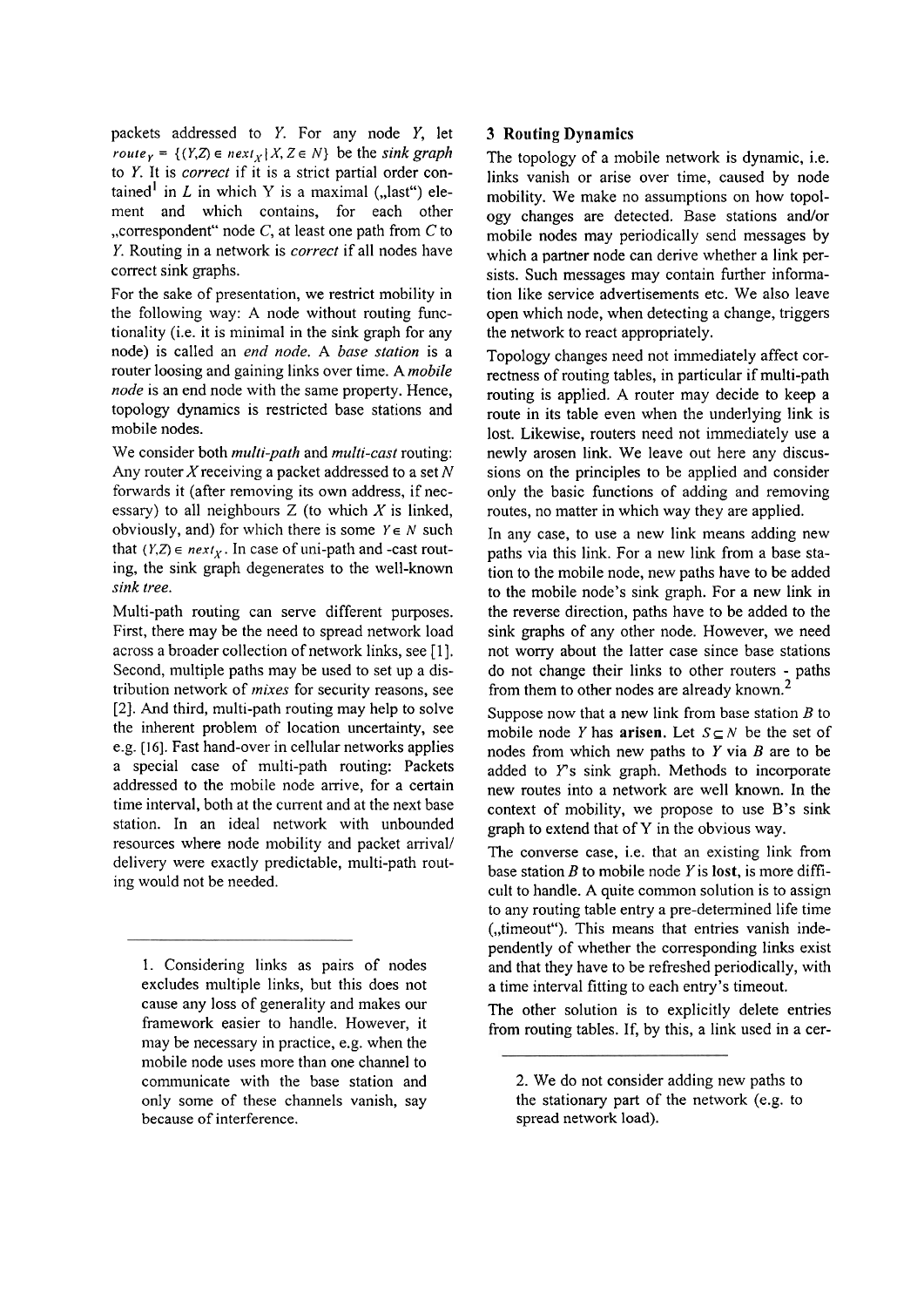tain sink graph vanishes, one has to decide whether routing should instantly be repaired or be left in a temporarily inconsistent state with the hope that the link will soon re-appear. Detailed answers to these problems will be given elsewhere.

The reader will recognize similarities to the garbage collection problem in run-time environments of some programming languages. Let us only mention here that, in the case of a tree-like topology, it makes sense to combine deletion of old entries with creation of new ones. This is the way how mobility is handled in standard cellular networks.

## **4 Tunnels**

To handle Internet mobility solely by routing table updates as described in Chapter **3** is obviously not feasible. One reason is that IP routing havily relies on address masking by which large sets of routing table entries can be contracted to one single entry. When a node moves, its new address may fall out of a mask, and masking would have to be reworked. It is a common understanding that Internet routing must be protected from this instability (see [7]) caused by mobility.

On the other hand, changing routing tables is appropriate (and already in use) for small (parts of) networks, in particular if they have a tree-like topology. The key idea of bringing mobility also to large networks is to restrict mobility support to a reasonably small subset of routers.

Many proposals apply this principle. To elaborate a common view, let us go back to the basic mobility problem. When a data packet following a path in the sink graph arrives at a missing link, it has to be dropped. Or stated otherwise, we have an inconsistency between packet address and routing table. Chapter **3** describes how to remove this inconsistency by changing the routing tables, but we may also change the packet address. $3$  Before the packet can arrive at the receiver, we have to restore the original address.

The standard way of temporarily hiding the receiver address by another address is *encnpsulation* (see [9]). Since en-(or de-)capsulation of a data packet in general means to enter (or leave) a lower layer (in the sense of OSI), we extend our general model of Chapter 2 in the following way.

The higher layer topology  $\underline{T} = (\underline{N}, \underline{L})$  is derived from the given topology  $T = (N,L)$  in the following way: Select a subset  $M \subseteq N$  of nodes and take a copy M of *M*, i.e. to each  $X \in M$ , there corresponds exactly one  $X \in M$ . Encapsulation means that there is a link from  $\chi$  to  $\chi$ , and decapsulation is just the reverse.<sup>4</sup> Links within the upper layer (i.e. the set  $\angle$ ) are inherited from those in  $L:$  Define  $L$  to be the set of pairs  $(X, Y)$  such that there is a path from X to Y within the lower layer *T.* We call such a link *virtual*  and the corresponding path a *tunnel* realizing the virtual link. See picture below. Note that, in general, a virtual link is realized by more than one tunnel.

We restrict dynamics to the upper  $($ "mobility" $)$ layer. Its routing derives from that of the lower ("stationary") layer. In addition, two routers performing en- and decapsulation  $X$  and  $Z$  (,,mobility agents") may *register* a virtual link leading to a mobile node *Y* by extending their routing tables in such a way that  $(Y,X) \in next_X$  and  $(Y,Z) \in next_Z$ . All the other notions of Chapter 2 and Chapter **3**  directly apply.

This general model admits a remarkably high degree of freedom for the development of new mobility architectures. E.g. one may consider to have more than one virtual link to a mobile node be registered at a mobility agent, even in parallel to a "stationary" link - resulting in a "multi-virtual-path" routing to possible locations of a mobile node (see last paragraph in Chapter 2 for this motivation).

Mobile IP (see [10] for the current version) is the most well-known existing architecture applying virtual paths. When considering the case of a foreign agent care-of address (and reverse tunneling), we have the subsequent picture.

**<sup>3.</sup>** Note that, this way, the inconsistency is only temporarily (just for one packet) removed whereas routing update is a persistent (as long as the node does not move again) correction.

<sup>4.</sup> Readers with some background in graph theory will recognize this as ,,unfolding the loop-back".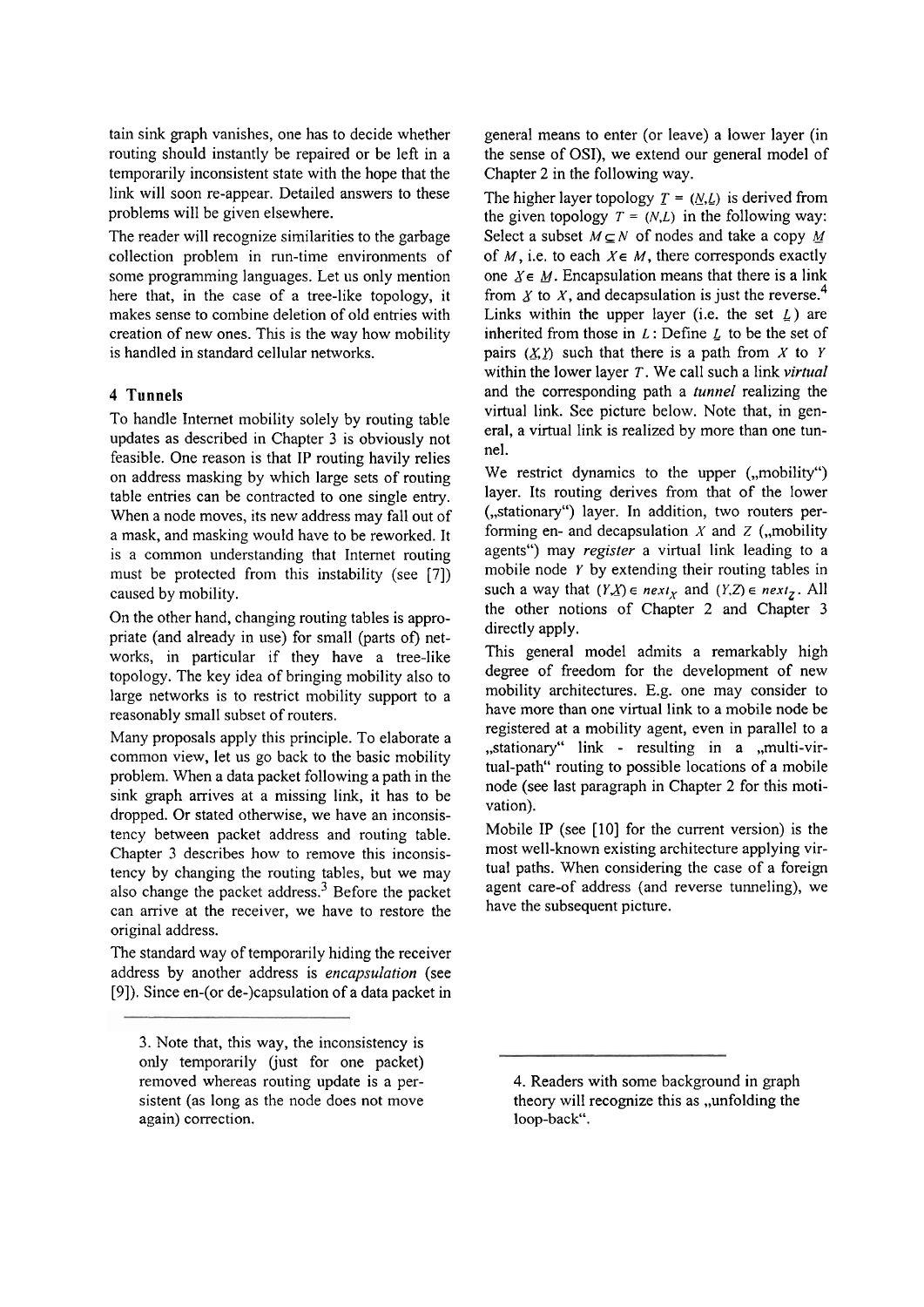

making the (former) foreign agent a normal router of the lower layer and adding a (non-virtual!) link to that layer leading from this router to the mobile node. As a consequence, the mobile node belongs to both layers.

A variation of this principle is to let the correspondent node be the starting point of the tunnel (see [ll]) in order to avoid triangular routing (as in the above picture). Other mobility architectures like Cellular IP [I], Hierarchical IP [3], or Mobile IP Regional Registration [4] attach to the foreign agent a tree-like sub-network, thus combining the principles of routing updates and tunneling.

Any other combination is also feasible, e.g. spreading mobility agents all over the Internet. There are good reasons to expect from this a reduction of the control traffic necessary to handle mobility (agent advertisment, registration, etc.). Tree-like topologies for these architectures are discussed, but there are no discussions of non-tree topologies.

We do not exclude that an additional mobility layer is placed on top. This will be useful when not only single nodes, but whole pieces of the topology collectively move, as will be the case in large ship, trains, cars etc.

## **5 Quality of Service**

To incorporate QoS into our model is now straighforward: We refine simple best-effort routing. Forwarding of a packet on a given link now depends on a *valuation* of that link (and, maybe, of other links). I.e. we have a function  $b$  which specifies for each

Virtual is the link between home and foreign agent. link I the resources (bandwidth etc.) avaible for this We get the case of a co-located care-of address by link. Clearly, b will vary over time. Note that in best-effort routing, b degenerates to a Boolean function which assigns on of the values "exists" and "does not exist" to any link.

> Router  $X$  bases its decisions not only on its routing table  $next<sub>X</sub>$ , but also on b. It is out of the scope of this paper to discuss particular decision functions. See e.g. [6] or [8] for more details. We simply assume that X can compute a routing function  $r<sub>r</sub>$ which, based on valuation  $b$  and routing table  $next<sub>X</sub>$ , associates to each node Y a set of neighbours to which the packet in question has to be fonvarded. Remember that (see Chapter 2) any packet is routed to all neighbours indicated by the routing table to which a link exists. Now, routing function  $r<sub>x</sub>$ makes a selection among these neighbours according to valuation b.

> Let us now approach the problem addressed in the title of this talk, i.e. how we can handle QoS in mobile multimedia networks. The key to a solution is given in Chapter 4 where we introduced a layered view of mobility. Obviously, both the underlying stationary layer and the mobility layer in a network can be equipped with QoS handling. Since QoS Parameters of a virtual link derive from those of the corresponding tumel, QoS guarantees within the upper layer clearly depend on those of the lower layer. But, to a certain extend, we can also influence from the upper layer the load in the lower layer. Let us consider an example.

> In the COSMOS project (see *[5]),* mobile nodes within a construction side comect to those at the company's headquarter via, among others, satellite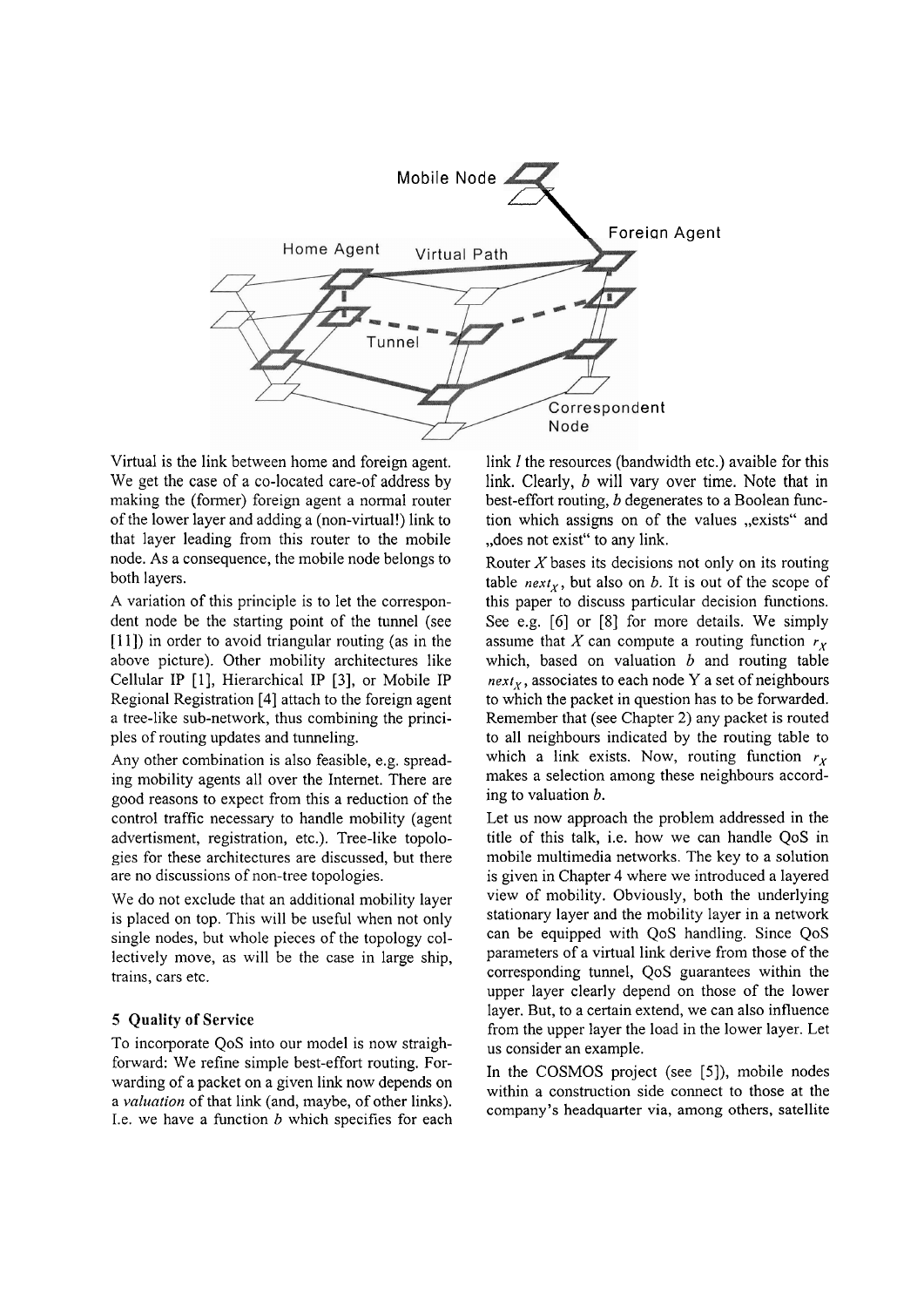or ISDN link. Both are expensive and, hence, should be set up only temporarily. By placing mobility agents on both sides of these links, we not only can handle mobility, but also can distribute load over these (and possibly other) links.

To handle the general case, consider a link from a node  $X$  to a node  $Y$  in the mobility layer. Seen from the underlying layer, it is a virtual link. Let S be the sub-topology of *T* defined by the Set of tunnels realizing this link (see Chapter 4). We call it the *sub-topology* realizing the given link.

For an application of this construction, assume that, within the mobility layer, we can choose among two different links to Set up a route between one and the same endpoints. In the underlying layer, this means that we choose among two different (maybe, disjoint) sub-networks.

## **6 Conclrisions**

In this talk, we developed a general model in which the appropriateness of mobility support architectures can be discussed. In particular, we showed how QoS handling within mobile network and within the underlying network depend on each other.

One result which can be derived is that, the smaller the tunnels realizing the links of the mobility layer are, the finer can QoS be handled. Or stated otherwise, architectures for mobility support which use single end-to-end tunnels (like Mobile IP) can handle QoS only by relying to that of the underlying stationary network.

Clearly, the model developed in this paper is too general to be implemented, but it may help to develop partial solutions which best fit to particular situations.

# **References**

The Internet Documents mentioned here are available at http://ietf.org/.

- [1] A. Campbell e.a., "Cellular IP", **draft-ietf-mobileip-cellularip-00.txt** (2000).
- [2] D. Chaum, "Untraceable Electronic Mail, Return Addresses, and Digital Pseudonyms", *Communications of the ACM* 24/2 (1981), 84-88
- [3] C. Castellucia, "Hierarchical Mobile IPv6 Proposal", *Institut National de Recherche en Informatique et en Automatique, Report 226*  $(1998).$
- E. Gustafsson, A. Jonsson, C. E. Perkins,  $[4]$ "Mobile IP Regional Registration", *Internet Draft* **draft-ietf-mobileip-reg-tunnel-02.txt**   $(2000)$ .
- H. Huang, A. Meissner, W. Schönfeld, R.  $\lceil 5 \rceil$ Steinmetz, "QoS Policy Framework and its Implementation", to appear in Proc. Implementation", to appear in Proc. ICCT2000, Beijing (2000).
- M. Karsten, N. Berier, L. Wolf; R.<br>Steinmetz, "A Policy-Based Service  $[6]$ Policy-Based Specification for Resource Reservation in Advance", *Proceedings of the International Conference on Computer Communications,*   $(1999.$
- C. Labovitz, G. Robert Malan and F.  $[7]$ Jahanian, ,,Internet routing instability", *IEEE/ACM Transactions on Networking* 6 (1998), 515-528.
- $[8]$ A. Pajares, N. Berier, L. Wolf, R. Steinmetz, ,,An Approach to Support Mobile QoS in an Integrated Services Packet Network", *First Workshop on IP Quality of Service for Wireless and Mobile Networks, Aachen. Germany* (1999).
- $[9]$ C. E. Perkins, ,,Minimal Encapsulation within IP", *Internet Proposed Standard* RFC 2004(1996).
- C. E. Perkins, ,,IP Mobility Support for IPv4,  $\lceil 10 \rceil$ revised", *Internet Draft*  draft-ietf-mobileip-rfc2002-bis-0 1 .txt (2000).
- C. E. Perkins, D. B. Johnson, "Route  $\lceil 11 \rceil$ Optimization in Mobile IP", *Internet Draft* **draft-ietf-mobileip-optirn-09.txt** (2000).
- Andrew S. Tanenbaum, "Computer  $\lceil 12 \rceil$ Networks", Prentice-Hall (1996).
- W. T. Teo and Y. Li, "Mobile IP extensions  $\lceil 13 \rceil$ for Private Internets Support (MPN)" *Internet Draft*  **draft-teoyli-mobileip-mvpn-02.txt** (1999).
- W. Willinger and V. Paxson, ,,Where  $[14]$ Mathematics meets the Internet", *Notices of*